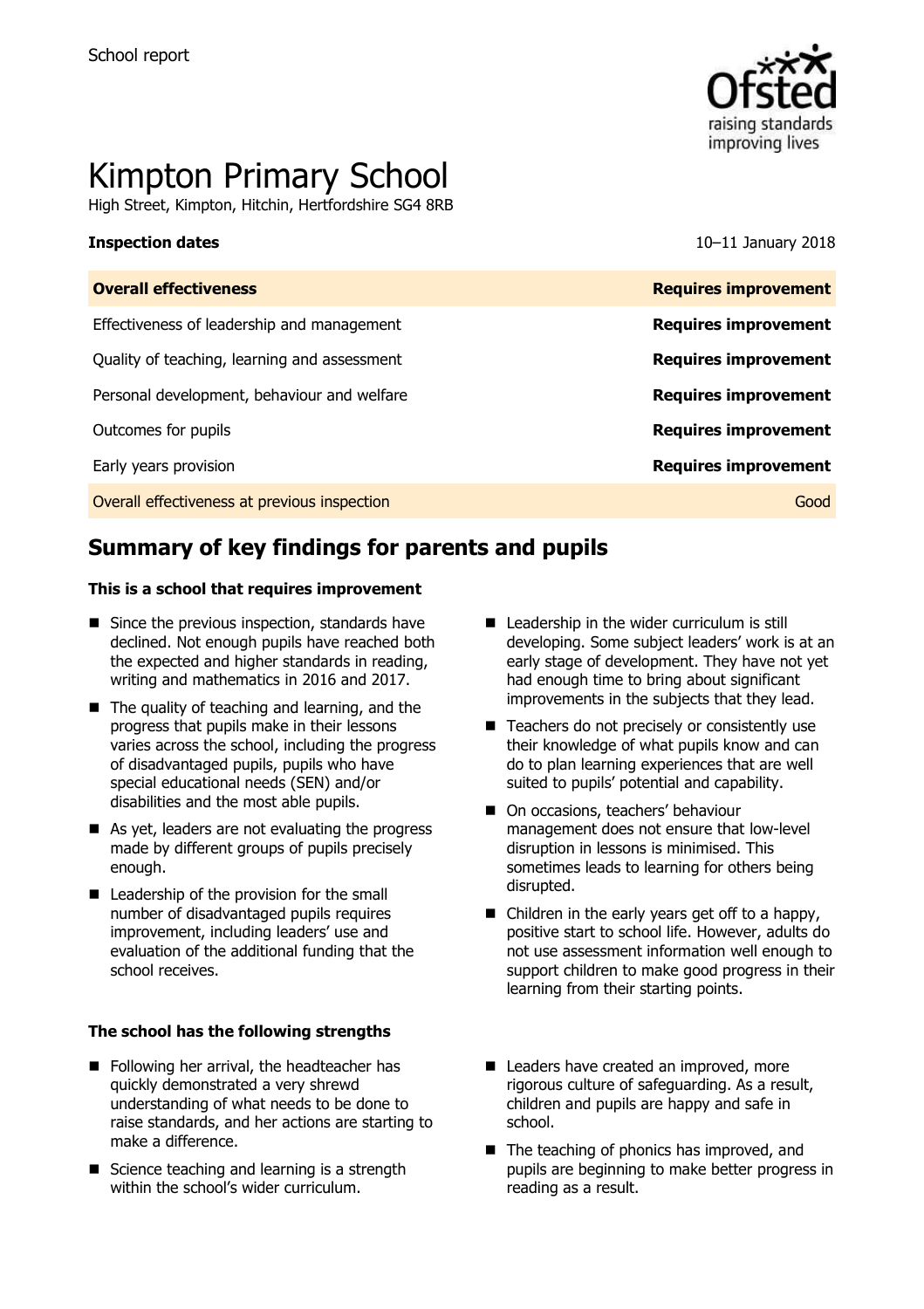

# **Full report**

### **What does the school need to do to improve further?**

- Improve the quality and effectiveness of leadership and management by:
	- ensuring that leaders' development and action plans are more explicit about how different actions will raise standards and how staff will achieve this
	- urgently and precisely evaluating effectiveness of the actions taken to raise standards for disadvantaged pupils, including through the use of additional funding
	- further developing governance through ongoing training and external support
	- continuing to develop the role of subject leaders so that they rapidly raise pupils' outcomes in the subjects they lead.
- Raise the quality of teaching, learning and improve pupils' outcomes by:
	- ensuring that teachers use a consistently accurate knowledge and understanding of pupils' starting points and use this understanding to plan tasks that accelerate pupils' progress, particularly in mathematics and writing
	- planning challenging tasks that help pupils who have SEN and/or disabilities, those who are disadvantaged and the most able pupils to make good progress from their individual starting points
	- accelerating the progress of disadvantaged pupils so that a greater proportion of these pupils achieve at least the expected standards, and more achieve the higher standards
	- making sure that all teachers use behaviour management strategies so that lowlevel disruption reduces and does not have an impact upon pupils' learning.
- Continue to develop the provision and leadership in the early years so that assessment is used by all adults more incisively to ensure that a higher proportion of children make better than expected progress.

An external review of the school's use of governance should be undertaken in order to assess how this aspect of leadership and management may be improved.

An external review of the school's use of pupil premium should be undertaken in order to assess how this aspect of leadership and management may be improved.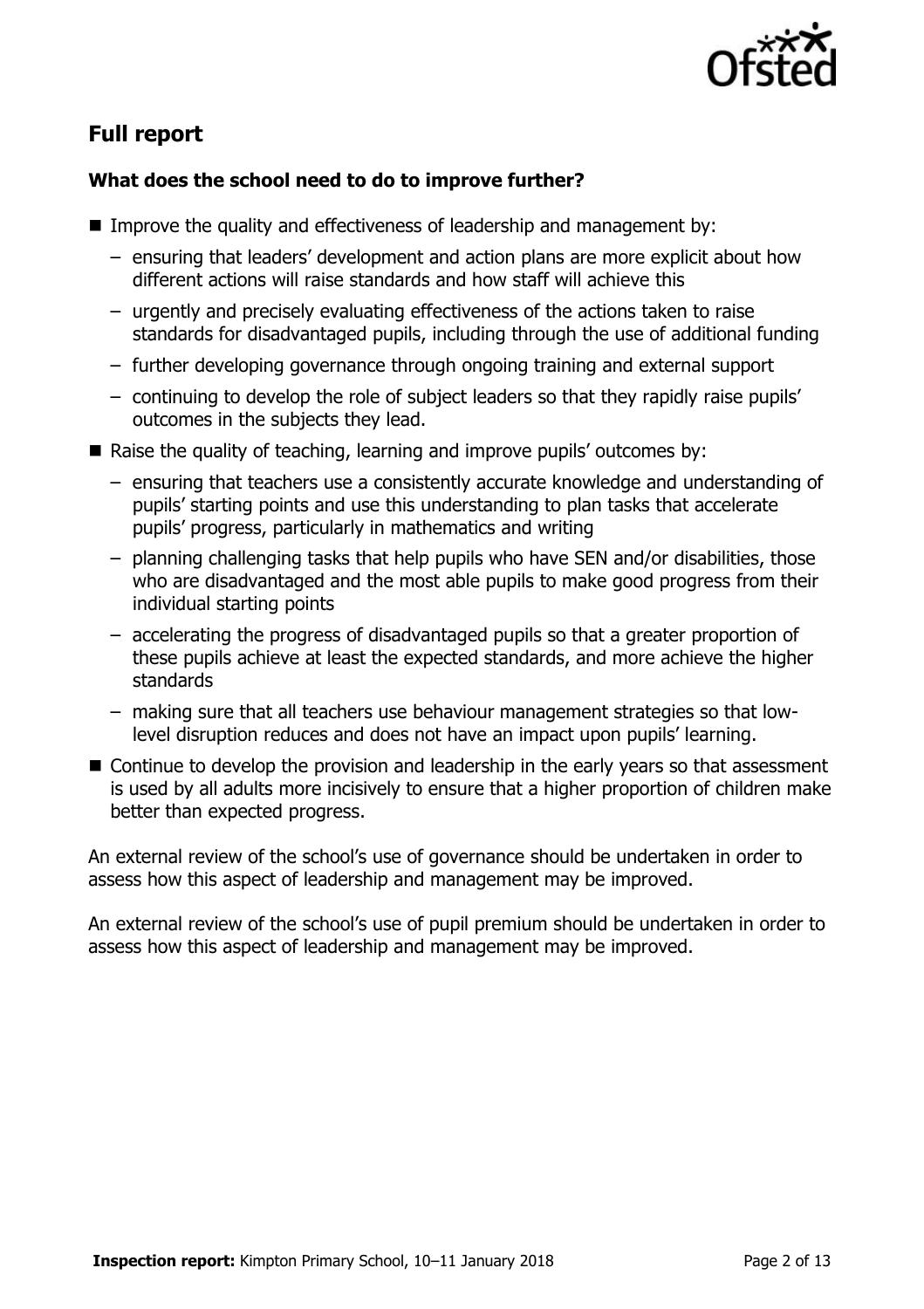

## **Inspection judgements**

#### **Effectiveness of leadership and management Requires improvement**

- **Prior to the current headteacher's appointment, the school faced a period of instability** and significant challenges, including turbulence in staffing and leadership. As a result, the quality of education declined.
- The headteacher has provided much-needed stability and increased rigour since taking on the role in September 2016. She has an in-depth knowledge and understanding of the strengths and weaknesses in the school's provision. However, she has faced a number of challenges in securing rapid change and her new leadership team's work is only just starting to improve pupils' outcomes.
- Leaders' improvement plans do not place a precise enough focus on pupils' need to make quicker progress from their starting points, particularly in mathematics and writing. In particular, these plans do not show how leaders' actions are going to secure consistently good outcomes for disadvantaged pupils, those who have SEN and/or disabilities and the most able.
- Currently, the impact of leaders' work can be seen in improvements to teachers' planning and to the teaching of writing. Individual teachers are given guidance on how to improve their practice. Leadership monitoring shows that improvements have been brought about and weaker teaching has been challenged and subsequently improved. However, overall, it is too soon to demonstrate that leaders' efforts have secured consistently good teaching and faster progress for pupils.
- Leaders' work to ensure that they evaluate and provide high-quality provision for the small number of disadvantaged pupils is an area requiring urgent attention. Leaders have not effectively evaluated the use of the extra funding to support disadvantaged pupils. Therefore, they have not been able to precisely determine the impact of this support on pupils' attainment and progress and make adjustments accordingly to ensure that they achieve well.
- Recent support from the local authority is being well used to both validate and act upon the headteacher's accurate evaluation of the school's effectiveness. However, while there is now a greater sense of urgency to the local authority's support for the headteacher, this support did not happen early enough to halt the decline in pupils' standards over time.
- Leaders have only recently added additional capacity to support the progress of pupils who have SEN and/or disabilities. Leaders have provided some high-quality support for pupils, but have not had the capacity, until recently, to ensure that effective strategies are consistently being used in lessons. The new leader of this area has an insightful understanding of the strengths and weaknesses of the current position, including the use of additional funding, and is addressing any issues urgently.
- Science leadership is strong. Leadership monitoring of science is precise, and this is improving pupil's achievement and enthusiasm for science. However, other subject leaders' roles are still in their early stages of development, and the focus has not been as refined and precise as it is in science. This has resulted in other curriculum subjects not yet being as well led and developed.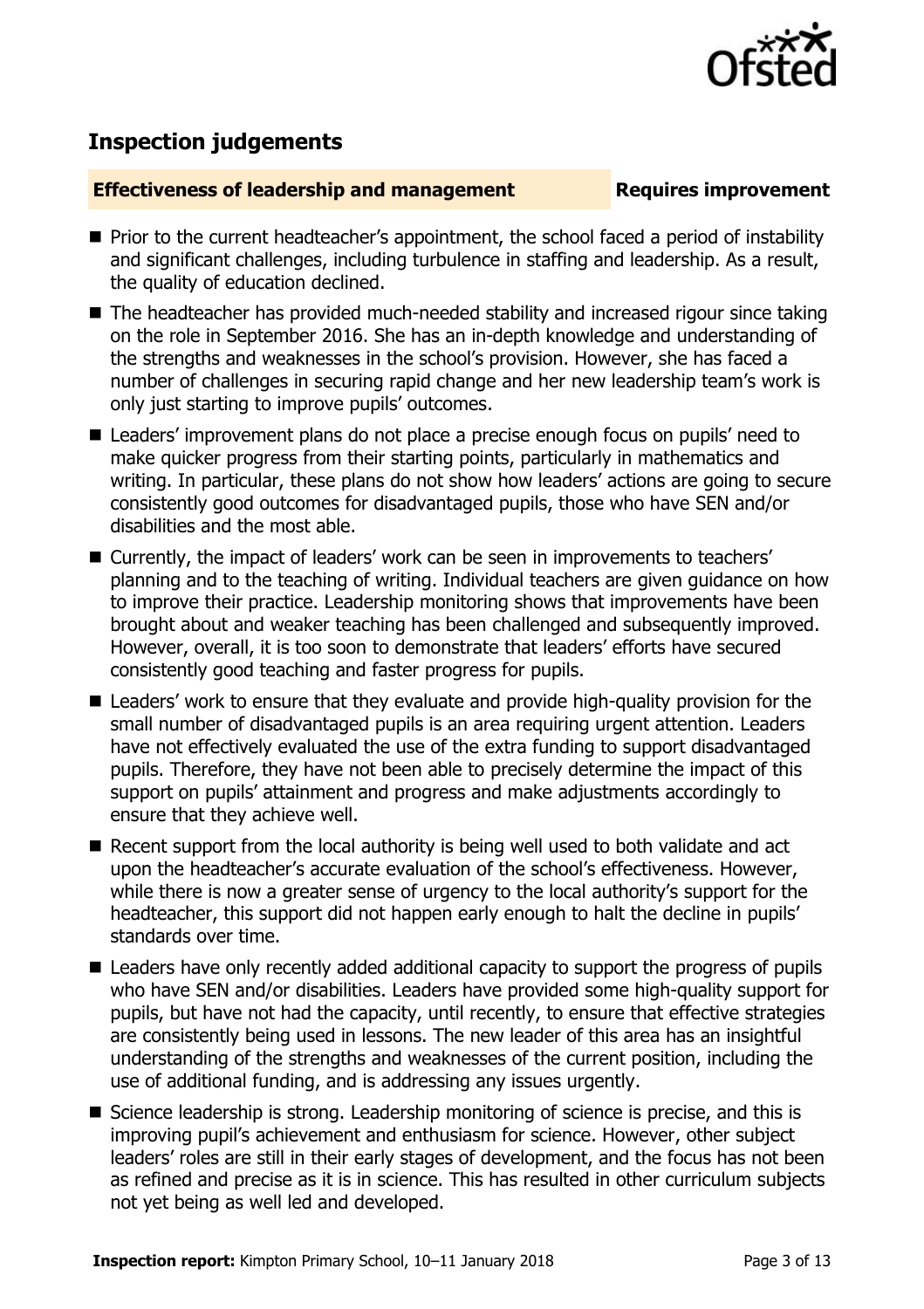

- **Pupils are provided with a creative curriculum that excites them to want to learn more.** Pupils could explain fluently how they start a topic through a 'big bang' beginning and end with a 'fantastic finale'. During the inspection, pupils in Year 3 talked enthusiastically about making 'chocolate rocks' and moving on to erupting volcanoes, while Year 6 pupils went fossil hunting. Children in Reception spoke about the recent snowy weather and their snowmen 'disappearing'.
- Pupils' spiritual, moral, social and cultural development is fostered well through regular, thoughtful assemblies and the day-to-day encouragement of pupils' understanding and application of moral attitudes and values. For example, thought-provoking assemblies during the inspection encouraged pupils to reflect deeply and following this a pupil responded to another pupil's thoughts, saying, 'It is great to have dreams, but you do need to be realistic.'
- Leaders promote mutual respect for people's differences and similarities, particularly within faith groups. Pupils talked knowledgeably about 'it being interesting learning about others because people are all different in so many ways.' Pupils' books show that they receive many opportunities to explore other religions. For example, pupils look at the connections between Hajj for Muslims and other pilgrimages that take place. This successfully prepares pupils for life in modern Britain.
- The school's additional funding for physical education and sport is used effectively to provide a wide range of clubs and increase pupils' participation in these. The additional funding is also being used to build teachers' confidence in teaching specific aspects of physical education. For example, following a teachers' skills questionnaire and followup training, teachers are now feeling more positive and self-assured about their ability to teach gymnastics well.
- Staff are very positive about the new leadership team. They value the professional training they receive to help them develop their skills and knowledge. All staff want to do their best for the children and pupils at Kimpton Primary School.
- **Parents are overwhelmingly positive about the impact of the new leadership team.** They particularly appreciate and value the work of the headteacher. As a parent commented: 'Since the current headteacher took up post, there have been a number of improvements across the school and these have had a very positive impact on children's progress in learning.' Leaders ensure that parents are well informed about children's and pupils' learning. They work hard to secure parental engagement, and this successfully promotes positive partnerships between home and school.

### **Governance of the school**

- Historically, governors failed to stem the drop in standards. The current governing body now have a much clearer, transparent picture of the school's strengths and weaknesses. Although governors are working with increasing rigour, they are also aware that there are governors new to their role and there is further work to do to improve their effectiveness and consequently to secure the long-term, positive future of the school.
- Governors are now demonstrating that they know Kimpton Primary School well. They are working closely with current leaders and the local authority to hasten improvements to improve all aspects of the school's performance so that children and pupils achieve well.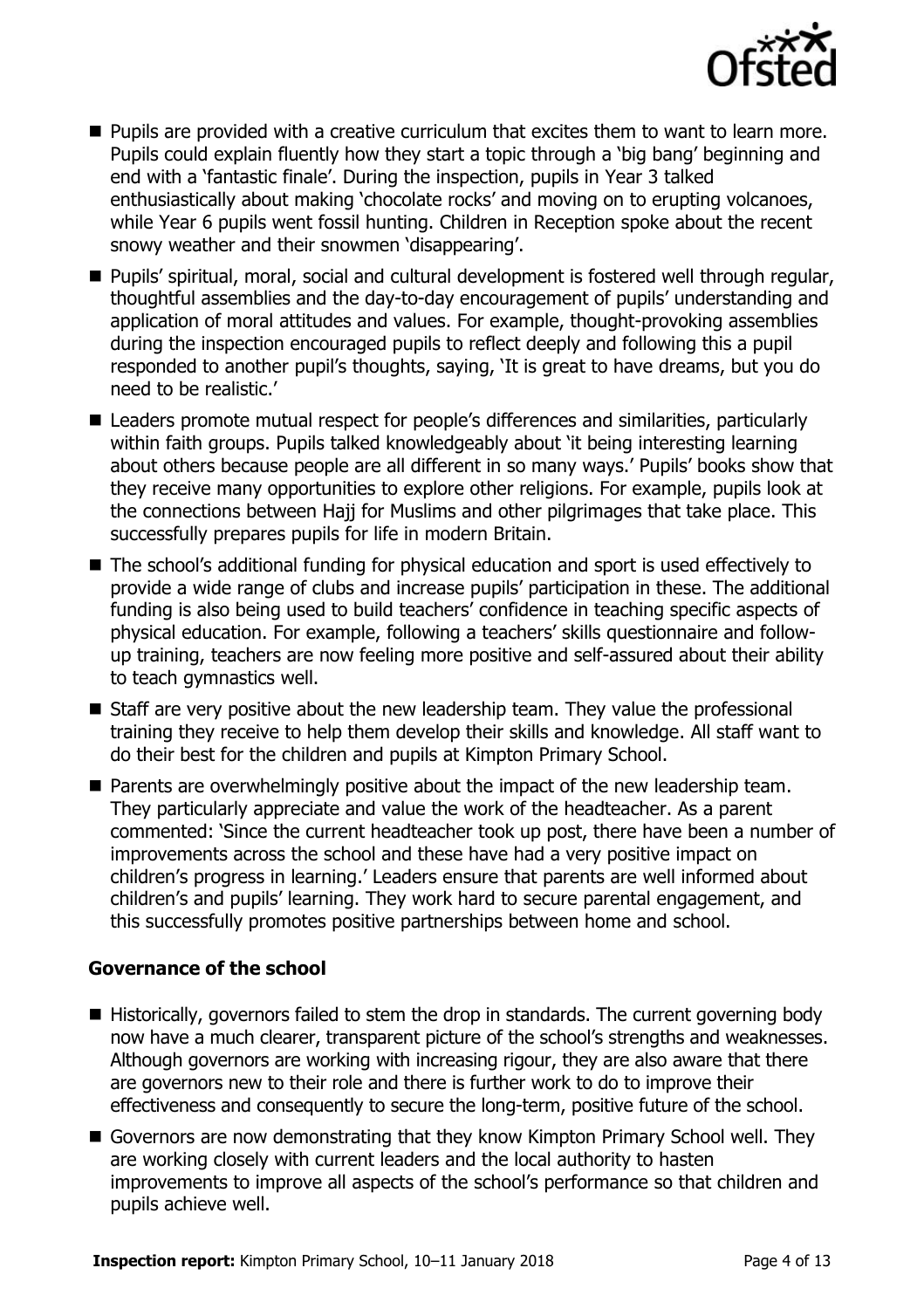

 Governors keep themselves up to date by attending regular training, including in aspects of safeguarding. Governors visit the school more regularly to monitor aspects of its work and do know what needs to improve. While the school improvement plan links the governor visits more securely to the school's priorities and targets, governors, like the headteacher, are aware that they need to further refine the priorities so that the focus is dominantly upon increasing the pace of the progress that children and pupils make from their various starting points.

### **Safeguarding**

- The arrangements for safeguarding are effective. The headteacher was quick to identify safeguarding as a high priority when taking up her post and much work has been undertaken to ensure that systems and processes are now more thorough and rigorous. As a result, leaders, including governors, demonstrate that they have a secure oversight of all aspects of keeping children and pupils safe.
- All staff training is up to date and leaders have ensured that the policies and procedures to keep vulnerable pupils from harm are in place and routinely reviewed. Increasingly, the school is providing more support for families. Parents who spoke to inspectors acknowledged this and commented upon 'safeguarding being a big improvement since the new headteacher started'.
- Leaders and governors are rigorous when recruiting staff. Meticulous checks are made to ensure that staff and volunteers are safe to work with pupils. The school secretary has a thorough insightful overview of the induction process as well as checking of personnel paperwork thoroughly. This work successfully contributes towards the leadership management of safeguarding being effective.
- **Pupils say that they feel safe in school, which matches parents' views. Parents and** carers are confident in the school's commitment to securing their children's well-being. As a few parents said, echoing the views of many, 'The school feels very safe and the children are well looked after' and 'The needs and welfare of the children are at the centre of all the school does.'

### **Quality of teaching, learning and assessment France Requires improvement**

- The quality of teaching, learning and assessment requires improvement because not enough teaching has been consistently good enough over time to ensure that pupils make good progress. Pupils have not made rapid enough progress from their varied starting points.
- Since September 2017, staffing has begun to stabilise and leaders have taken actions to improve the quality of teaching, learning and assessment. However, teaching and learning is still not yet consistently good in all year groups and subjects. Leaders have already identified this, particularly in the teaching of writing and mathematics, and have quickly intervened to begin to secure improvements across the whole school.
- Across the school, generally teachers do not use assessment information as well as they could to plan learning that consistently meets the needs of all groups of pupils. Where teaching is stronger, there is increasing evidence of teachers capturing pupils' interest and planning tasks at an appropriate level of challenge, which helps pupils to learn better.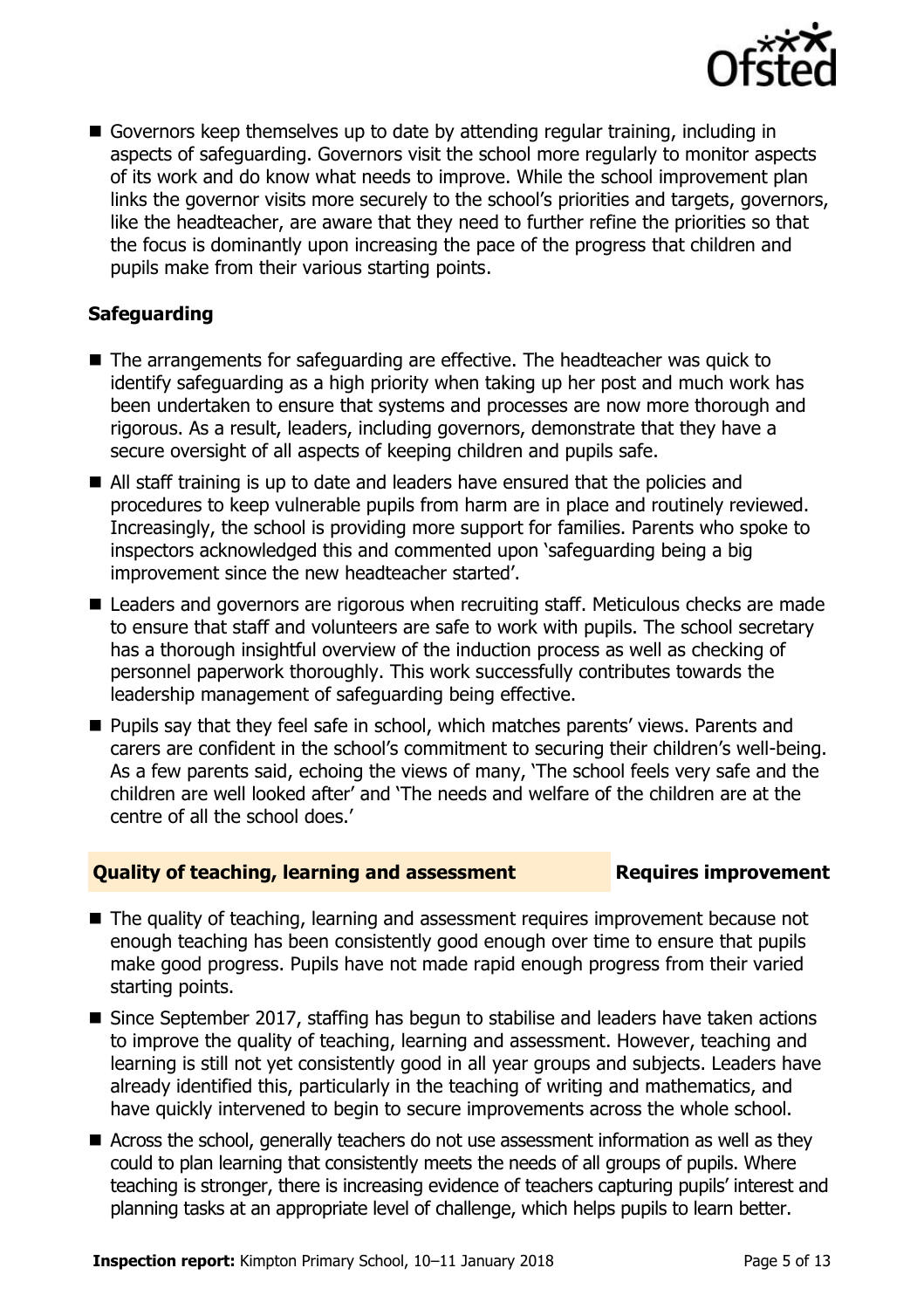

- Behaviour in lessons is not yet consistently good across year groups. Where teaching does not interest, engage or meet the needs of pupils, pupils can become disengaged and disrupt others. This is not an issue across all classes, but does effect learning for some.
- $\blacksquare$  The quality of learning in mathematics is starting to improve. An example of this improvement was seen in a Year 6 mathematics lessons, where pupils engaged well with a teacher's questioning and were able to apply their knowledge and understanding to solve increasingly difficult algebra problems. In a Year 2 lesson, incisive questioning supported pupils to apply skills in division accurately to word problems. However, this good progress is not a consistent picture for pupils in mathematics across the school.
- The teaching of writing remains inconsistent. Teachers are starting to plan more lessons which successfully develop pupils' skills and provide wider opportunities for pupils to apply these skills to different types of writing. Pupils are doing this increasingly in other subjects such as science, history and geography. However, this is not yet well embedded across all year groups.
- The school widely encourages and promotes the importance of regular reading. For example, the delivery of the English curriculum includes a book focus whereby all the work revolves around the in-depth analysis and understanding of a text. For instance, Year 6 are reading 'Ortega' and their writing activities stem from this. As a result, pupils are developing a love of reading and interest in exploring a range of reading materials.
- The teaching of phonics has improved. Staff are receiving effective training and lessons are helping pupils to make good progress, particularly with their early reading development. There has been a successful focus on reading throughout the school and now pupils are reading more often and more widely. This was further confirmed when inspectors heard pupils read. The youngest children and pupils applied their knowledge of phonics well and used it to help them read, spell and check their own writing.
- Overall, teaching assistants provide effective support. This is largely because they have positive relationships with pupils and know them well. Teaching assistants lead a range of catch-up sessions and teach small groups of pupils. Many of these sessions are beginning to be more successful in closing the gaps in pupils' learning, and this is particularly so for the pupils who have SEN and/or disabilities.

### **Personal development, behaviour and welfare Fig. 2.1 Requires improvement**

#### **Personal development and welfare**

- The school's work to promote pupils' personal development and welfare is good. A large contributory factor is that all staff take the time to get to know children and pupils well. One parent commented how staff know all the children well, 'clearly care about all the children in the school, whom they know individually by name.'
- **Pupils have ample opportunities to develop responsibility in a number of roles across** the school. The 'hub group' meetings are a valuable example of pupils working together across the age groups sharing their views and carrying out activities to develop their life skills, such as, for example, learning to wash and dry up and sharing their thoughts about how to be a good friend.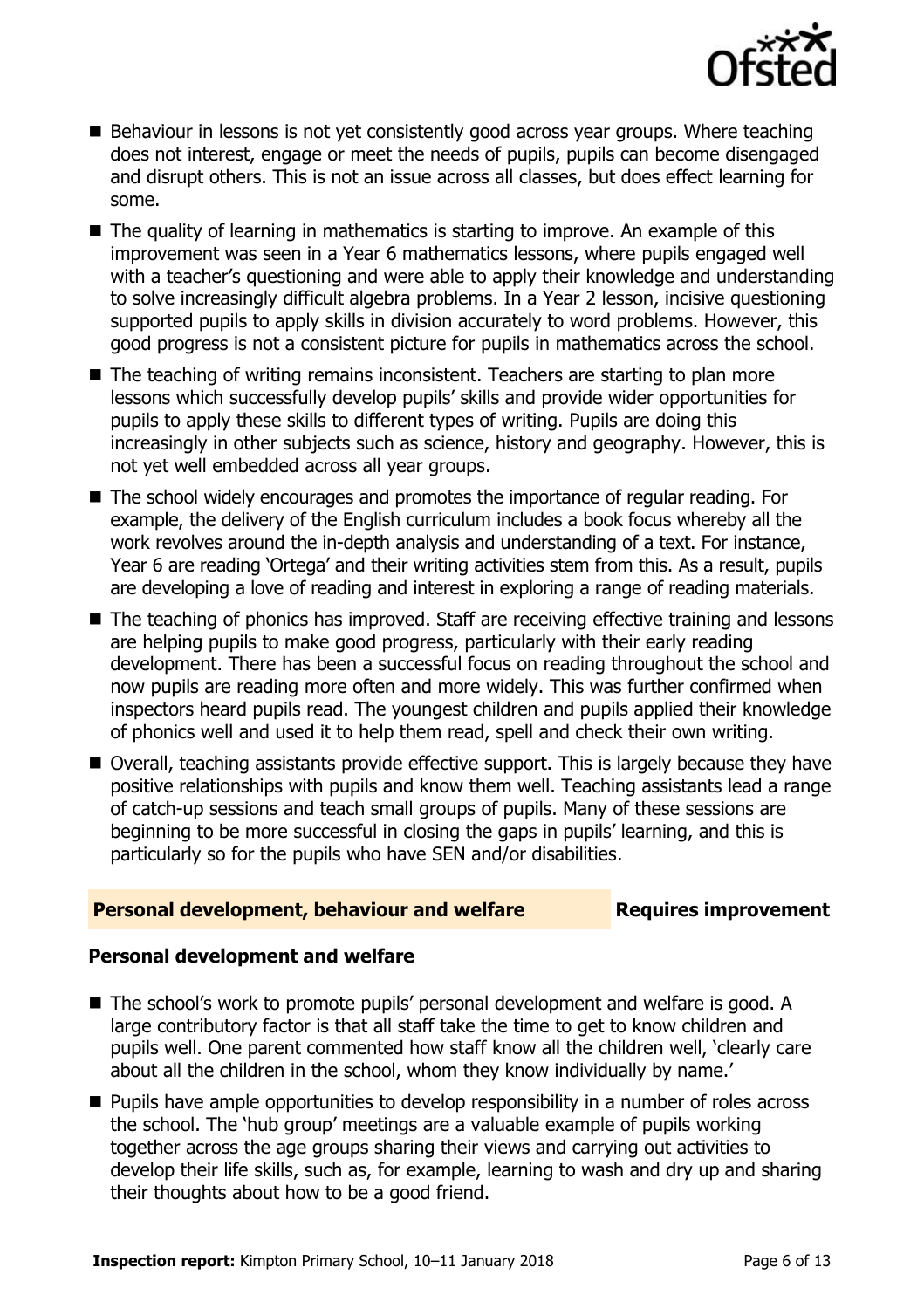

- Year 6 pupils are very proud of, and aware of, their responsibilities. They clearly understood the importance of their role when sharing information about how they settle the younger children into school when they explained their Year 6 and Reception buddy system. One Year 6 commented that, 'It is hard when you are small, and you are not sure about all us big people running around. Talking to them makes them feel safe and happy.'
- The way subjects are taught helps pupils feel safe. For example, pupils could link their learning to their personal safety; when they studied the Great Fire of London, the fire brigade visited them to explain how to keep safe. Pupils confirm that they are well supported to feel happy and secure
- Pupils show a good understanding of bullying, including cyber bullying, and said that is not tolerated by staff. They explained that during 'anti-bullying week' they were taught all about online safety and how to reduce risks and stay safe. They also said that they have confidence to talk to staff, who they know will deal quickly and decisively with any unkindness or worries they may have.
- **Pupils understand about British values such as tolerance, respect and democracy. The** school council makes a valuable contribution to pupils' understanding of being involved in whole-school decision-making.

#### **Behaviour**

- The behaviour of pupils requires improvement. This is because, while pupils' behaviour is mostly positive both in class and around school, there are repeated instances of lowlevel disruption in some classes. In these situations, teachers do not effectively manage behaviour and as a result, other pupils become distracted from their learning and do not achieve as well as they could.
- Pupils' conduct, at play times and during the lunch break, is generally positive. Pupils are polite and sociable. They show respect for each other and the adults who supervise them. As a result, pupils enjoy these social times, playing games together in the playground and chatting happily while eating their lunch.
- Comments from pupils, staff and external advisers, along with inspection scrutiny of leadership paperwork over time, reflect that the school environment has improved considerably. It is well looked after by the site team, with an emphasis on safety and security. Pupils show respect and care when using resources and accessing various areas of the school. There is an increasingly effective use of high-quality displays in classrooms and corridors to celebrate pupils' learning and achievement.
- Attendance rates are consistently average. The number of pupils who are persistently absent from school has reduced and the current overall attendance is now above the national average. Leaders work effectively with parents and offer support to promote consistently positive attendance.

### **Outcomes for pupils Requires improvement**

■ Outcomes at the end of key stage 1 and 2 have declined since the previous inspection. Despite the recent improvements in leadership and the quality of teaching seen during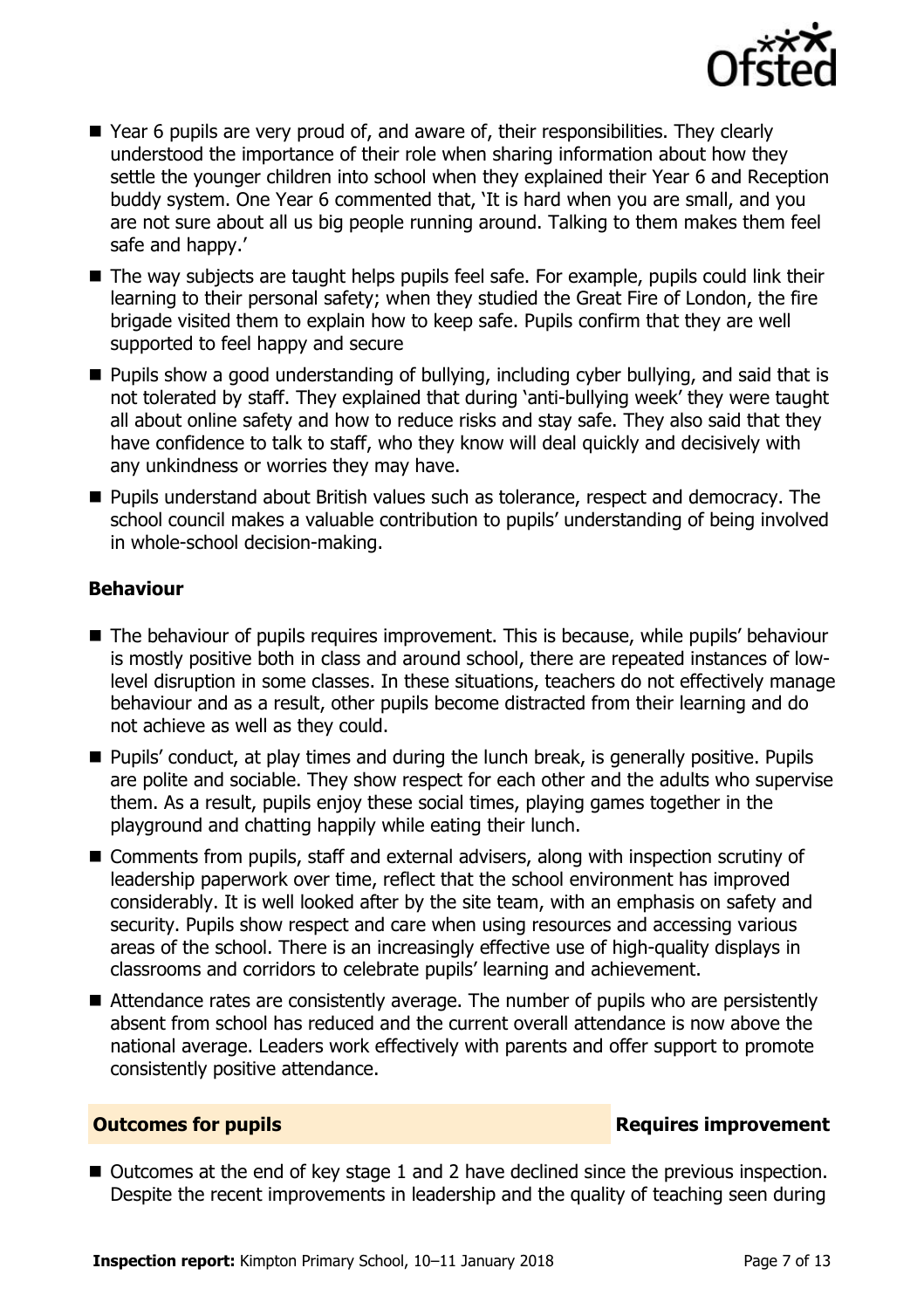

the inspection, in recent years the majority of pupils were too far behind to reach the standards typical for their age and they did not make quick enough progress to catch up. As a result, pupils, especially in key stage 2, continue to have gaps in their knowledge and skills.

- Current pupils, including those who are disadvantaged, pupils who have SEN and/or disabilities and the most able pupils, do not make consistently good progress from their different starting points. Evidence gathered during the inspection from scrutiny of pupils' work, the school's assessment information and observations in lessons shows that although there are improvements, pupils are not yet consistently making the progress they should.
- Leaders do not monitor precisely enough the progress that disadvantaged pupils are making, and effective steps are not taken to help them catch up. As a result, these pupils do not generally make good enough progress. However, current work in disadvantaged pupils' books shows some signs of current improvement in their progress, though this is not consistent across all year groups.
- For older pupils in the school, leaders' regular assessment information shows that a higher proportion of pupils are working at both the expected and higher standard and at greater depth. This is particularly the case in writing and mathematics. This improvement was also seen in pupils' work and during lessons. However, because a large proportion of pupils are so far behind, these improvements did not have enough time to have an impact on improving standards at the end of each key stage in 2017.
- Although past pupils have not been prepared well enough for secondary school, current pupils are being better prepared for the move to secondary school.
- Pupils' knowledge of phonics is rapidly improving. In 2017, Year 1 pupils achieved above average in the phonics screening check. This is because the teaching of phonics has significantly improved, and teachers now give pupils opportunities to practise their skills regularly and children and pupils apply their understanding confidently to their work.
- Assessment in all curriculum subjects is currently at a developing stage. It is most effective in science. Pupils' books illustrate that pupils' progress and provision in science are strong across the school. Pupils are able to carry out scientific enquiries from an early age and can make observations and record them systematically in order to reach conclusions. This is due to the provision of more opportunities for pupils to undertake investigative work.

#### **Early years provision**

- A new early years leader role was established in September 2017. The leader has been quick to develop a team ethos and rapidly introduce improved systems to ensure that assessment becomes more accurate and the provision for the children swiftly improves. However, there has not been enough time to ensure that all adults are fully skilled in planning effectively, especially to move children on when they are ready to achieve more.
- The majority of children start school with skills and knowledge typical of those usually found for their age. The proportion who attained a good level of development in 2017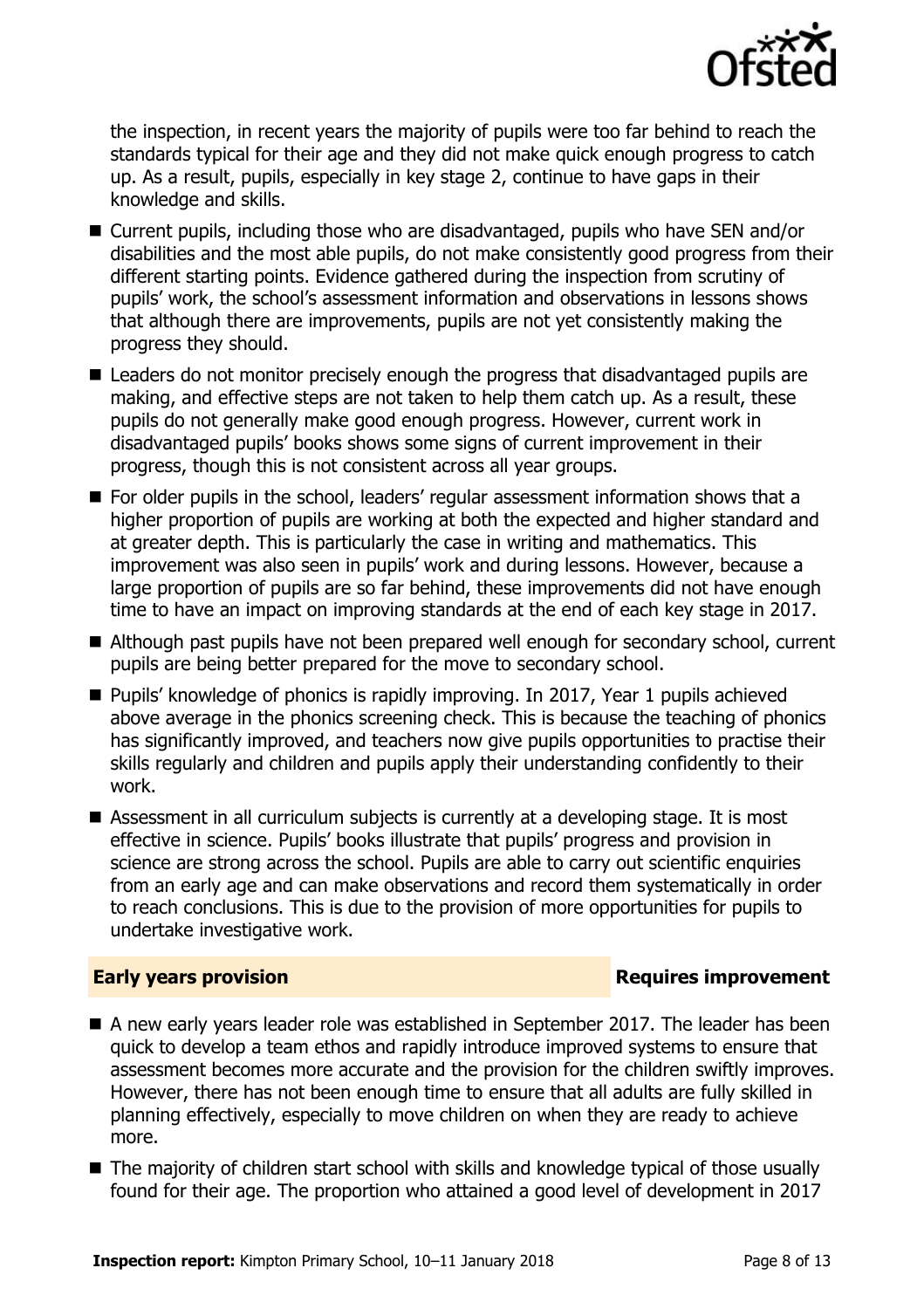

was just above the national level. However, inspection evidence and the school's own assessment information shows that children could, and should, be achieving better.

- Leaders' recent work with the local authority is helping to improve the quality of the early years at the school. For example, leaders have raised staff expectations, improved the accuracy of assessment and developed the early years learning environment, particularly the outside area. Even so, leaders are perceptive and know that they have more work to do to make sure that the curriculum helps all children to achieve well.
- There is inconsistency in the quality of adult intervention during activities. While the tasks are plentiful and engaging, they sometimes lack specific purpose. During these times, adults sometimes miss chances to develop, record and extend children's learning through modelling the expectations and questioning effectively.
- Children behave well in the early years and quickly learn established routines. There is a happy atmosphere in lessons. Staff have high expectations of the following of rules, which they model well for the children. As a result, children learn and play together safely and well.
- Children in early years are confident in their environment. They demonstrate that they are ready to learn and show signs of wanting to do more. Children swarmed around inspectors and were inquisitive and eager to talk about their learning. Children set good examples for each other; one child matter-of-factly said to another child who was not clearing away, 'You need to help put this away because we are a team.'
- The early years team has established positive relationships with parents and encourage an open-door policy. Parents are asked to discuss their child's learning, look at their child's learning journals and contribute 'wow' moments from home. Transition arrangements to support children when they start school and move from other settings are effective. This successful partnership work ensures that children start school confidently and feel happy and secure.
- Staff are fully trained in all aspects of keeping children safe in line with whole-school policies and current statutory guidance. As a result, they all provide a caring, nurturing environment, ensuring that children are safe and enjoy their early school experience.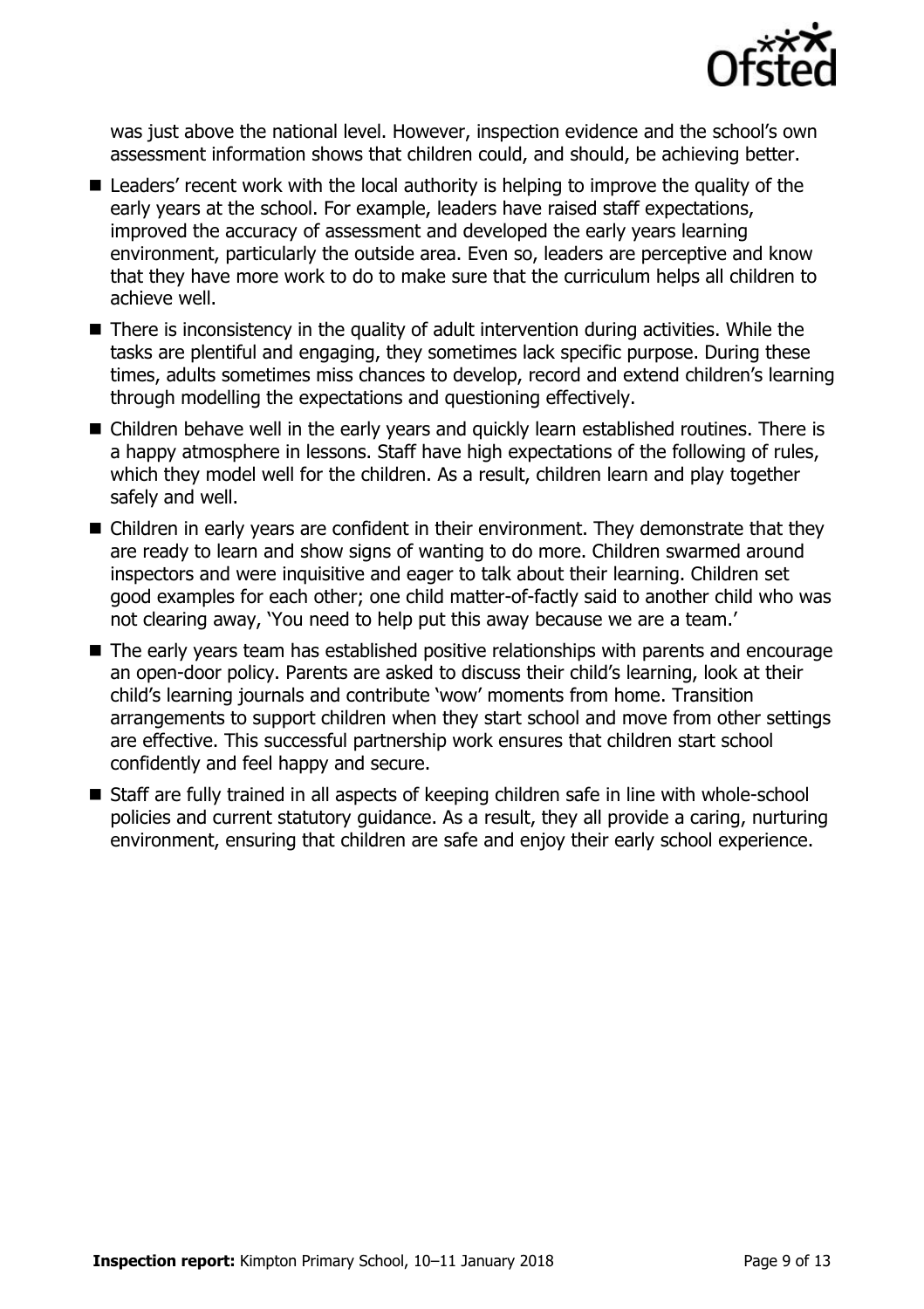

# **School details**

| Unique reference number | 117118               |
|-------------------------|----------------------|
| Local authority         | <b>Hertfordshire</b> |
| Inspection number       | 10041791             |

This inspection of the school was carried out under section 5 of the Education Act 2005.

| Type of school                      | Primary                       |
|-------------------------------------|-------------------------------|
| School category                     | Community                     |
| Age range of pupils                 | 3 to 11                       |
| <b>Gender of pupils</b>             | Mixed                         |
| Number of pupils on the school roll | 197                           |
| Appropriate authority               | The governing body            |
| Co - Chairs                         | Stuart Wheatley and Ed Knight |
| <b>Headteacher</b>                  | <b>Tracy Clements</b>         |
| Telephone number                    | 01438 832394                  |
| Website                             | www.kimpton.herts.sch.uk      |
| <b>Email address</b>                | head@kimpton.herts.sch.uk     |
| Date of previous inspection         | 24-25 October 2013            |

### **Information about this school**

- Kimpton Primary School is smaller than the average-sized primary school.
- The large majority of pupils are of White British heritage.
- The proportion of pupils eligible for support through the government's pupil premium funding is below average.
- The proportion of pupils who have SEN and/or disabilities is average.
- The proportion of pupils who have a statement of special educational needs or an education, health and care plan is below average.
- Since the previous inspection, there have been several changes of leadership and staffing. The new headteacher started full time in September 2016. During this time the leadership team capacity was reduced due to maternity leave.
- In September 2017, a new structure of leadership was implemented, increasing the leadership team capacity. There is now a headteacher, deputy headteacher, early years leader and key stage 1 and 2 phase leaders.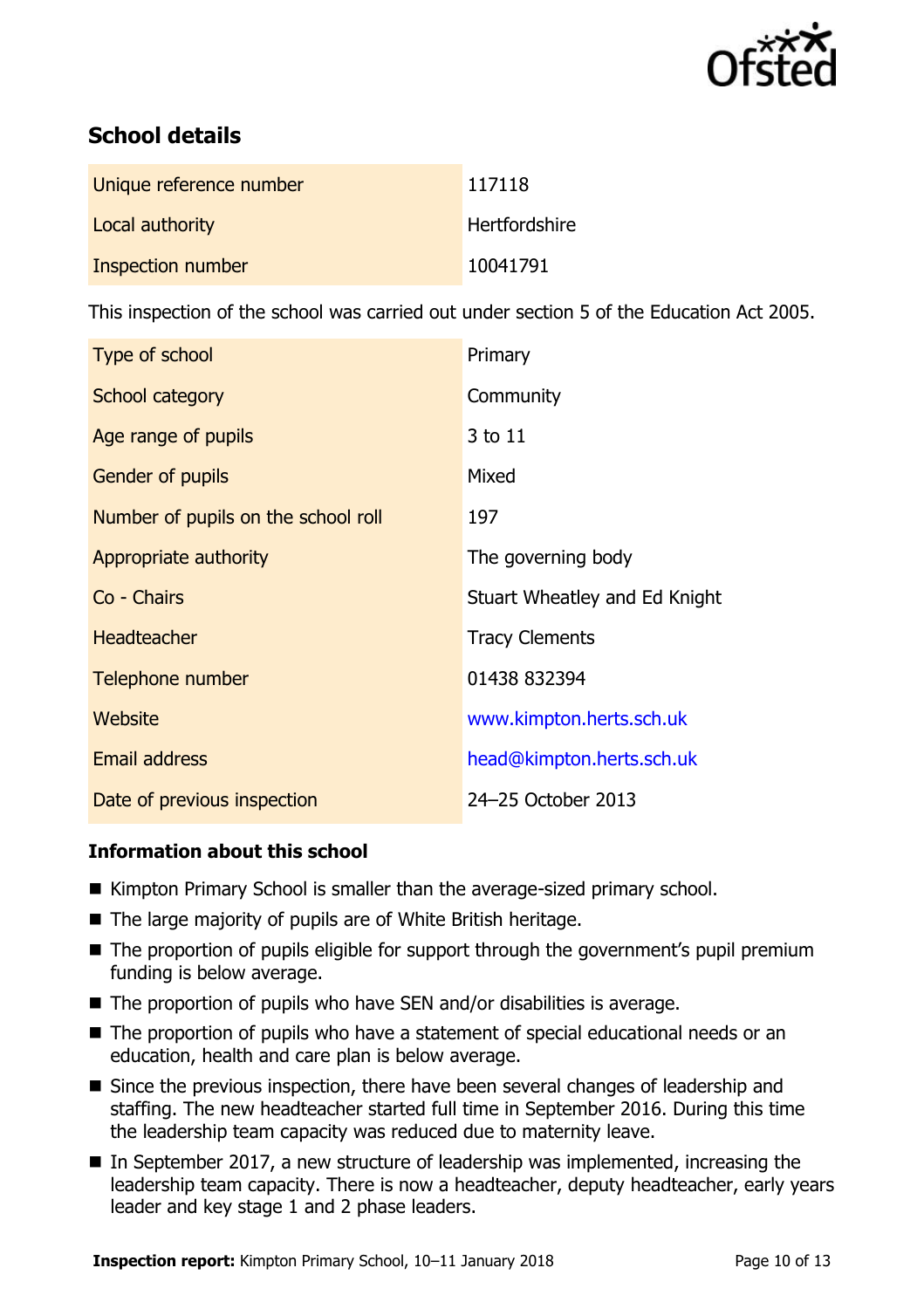

■ In 2016, the school did not meet the government's floor standards, which set the minimum requirements for pupils' attainment and progress in reading, writing and mathematics by the end of Year 6.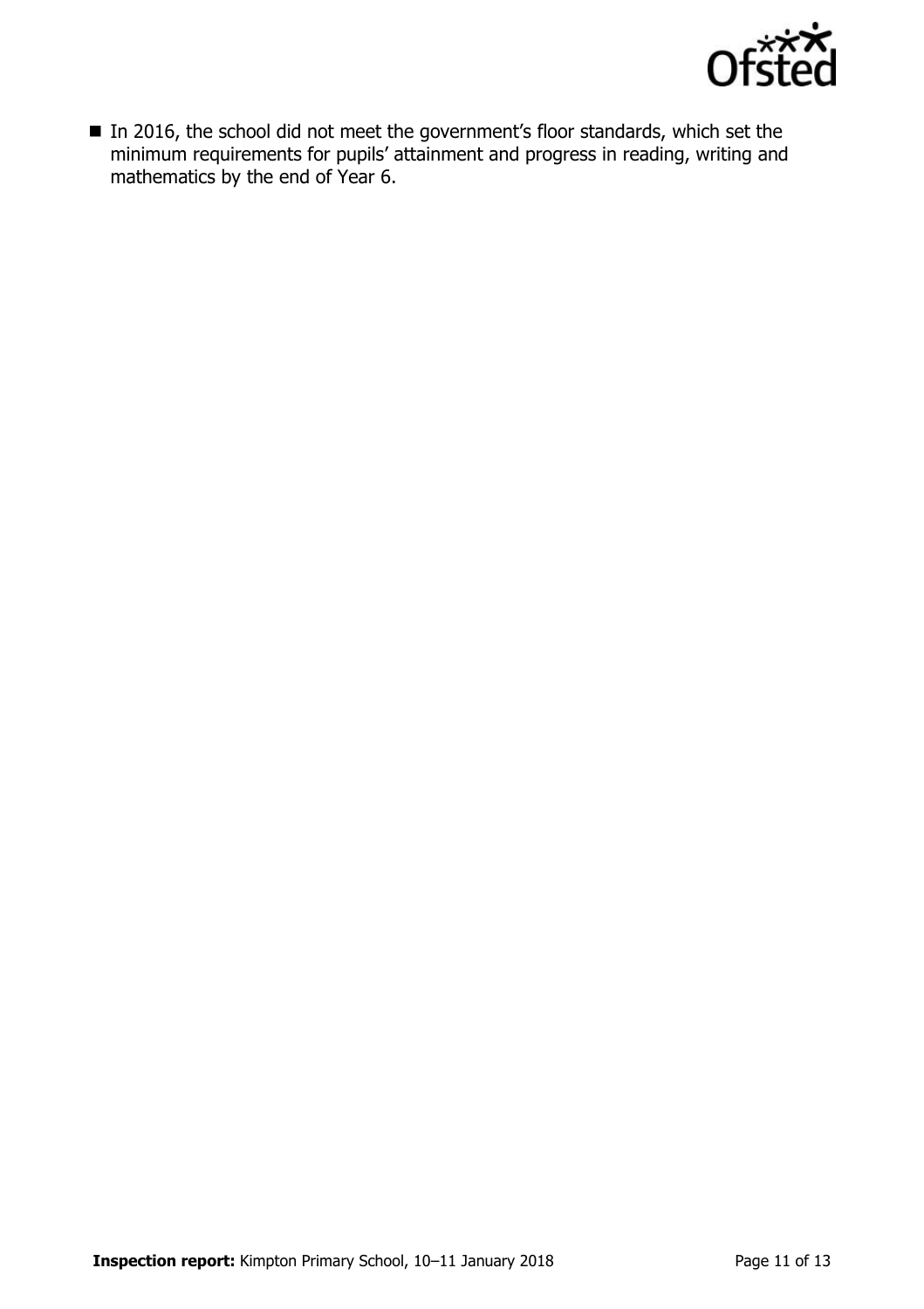

# **Information about this inspection**

- Inspectors observed teaching and learning in all classes, carrying out some observations jointly with the headteacher. Inspectors also looked closely at pupils' work across all year groups and in all subjects.
- The lead inspector held meetings with the co-chairs of governors and five other members of the governing body. The lead inspector also had a telephone conversation with the school's local authority improvement partner and the primary education services director.
- A wide range of documentation was scrutinised, both before and during the inspection, including that relating to the school's website, safeguarding, behaviour and attendance, the school's self-evaluation, improvement planning, assessment information and leadership checks on the quality of teaching.
- $\blacksquare$  The views of staff were gathered through discussions with them and 15 responses to the staff survey.
- Both inspectors attended school assemblies. The lead inspector observed the whole school assembly and the team inspector observed a key stage 1 and a key stage 2 assembly.
- **Inspectors spoke with pupils informally during the school day and observed them** during playtime and lunch. They also met formally with some groups of pupils and individual pupils to hear them read. There were no pupil responses to the Ofsted pupil survey.
- **Inspectors spoke with a number of parents during the inspection and considered the** 57 responses to Parent View, Ofsted's online questionnaire, and 54 free-text messages.

#### **Inspection team**

**Tracy Fielding, lead inspector** Her Majesty's Inspector

**Stewart Caplen Capture Capture Capture Capture Capture Capture Capture Capture Capture Capture Capture Capture**